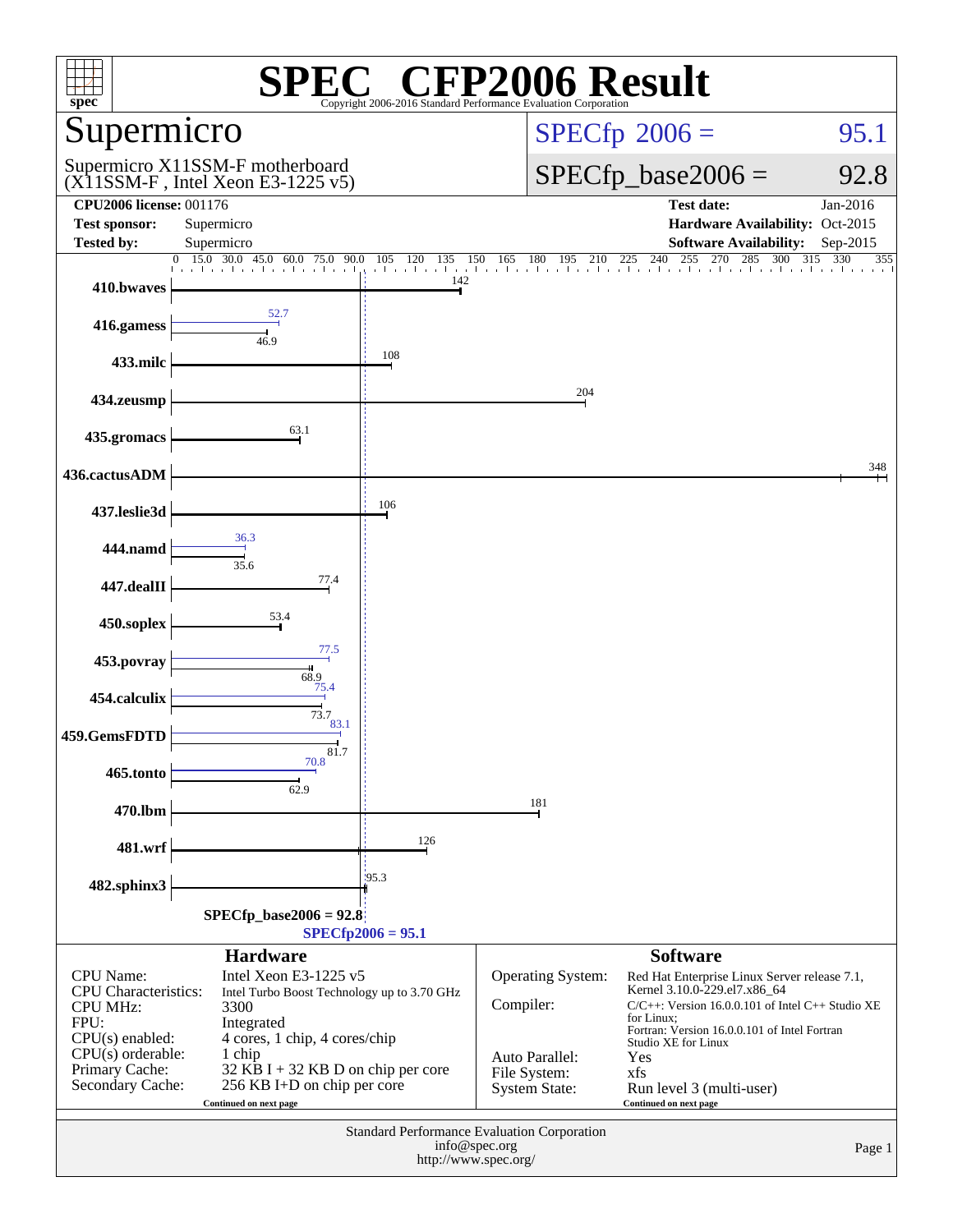

## Supermicro

#### (X11SSM-F , Intel Xeon E3-1225 v5) Supermicro X11SSM-F motherboard

### $SPECTp2006 =$  95.1

## $SPECfp\_base2006 = 92.8$

| <b>CPU2006 license: 001176</b> |                                    |                       | $Jan-2016$<br><b>Test date:</b>             |
|--------------------------------|------------------------------------|-----------------------|---------------------------------------------|
| <b>Test sponsor:</b>           | Supermicro                         |                       | Hardware Availability: Oct-2015             |
| <b>Tested by:</b>              | Supermicro                         |                       | <b>Software Availability:</b><br>$Sep-2015$ |
| L3 Cache:                      | 8 MB I+D on chip per chip          | <b>Base Pointers:</b> | $64$ -bit                                   |
| Other Cache:                   | None                               | Peak Pointers:        | $32/64$ -bit                                |
| Memory:                        | 32 GB (2 x 16 GB 2Rx8 PC4-2133P-E) | Other Software:       | None                                        |
| Disk Subsystem:                | 1 x 400 GB SATA III SSD            |                       |                                             |
| <b>Other Hardware:</b>         | None                               |                       |                                             |

**[Results Table](http://www.spec.org/auto/cpu2006/Docs/result-fields.html#ResultsTable)**

| Results Table     |                                                                                                          |       |                |              |                |       |                |              |                |              |                |              |
|-------------------|----------------------------------------------------------------------------------------------------------|-------|----------------|--------------|----------------|-------|----------------|--------------|----------------|--------------|----------------|--------------|
| <b>Base</b>       |                                                                                                          |       |                |              | Peak           |       |                |              |                |              |                |              |
| <b>Benchmark</b>  | <b>Seconds</b>                                                                                           | Ratio | <b>Seconds</b> | <b>Ratio</b> | <b>Seconds</b> | Ratio | <b>Seconds</b> | <b>Ratio</b> | <b>Seconds</b> | <b>Ratio</b> | <b>Seconds</b> | <b>Ratio</b> |
| 410.bwaves        | 95.3                                                                                                     | 143   | 95.6           | 142          | 95.8           | 142   | 95.3           | 143          | 95.6           | 142          | 95.8           | 142          |
| 416.gamess        | 418                                                                                                      | 46.8  | 418            | 46.9         | 417            | 46.9  | 371            | 52.7         | 372            | 52.7         | 371            | 52.7         |
| $433$ .milc       | 84.9                                                                                                     | 108   | 85.0           | 108          | 85.0           | 108   | 84.9           | 108          | 85.0           | 108          | 85.0           | 108          |
| 434.zeusmp        | 44.7                                                                                                     | 204   | 44.7           | 204          | 44.7           | 204   | 44.7           | 204          | 44.7           | 204          | 44.7           | 204          |
| 435.gromacs       | 113                                                                                                      | 63.1  | 114            | 62.9         | 113            | 63.2  | <u>113</u>     | 63.1         | 114            | 62.9         | 113            | 63.2         |
| 436.cactusADM     | 34.0                                                                                                     | 352   | 34.4           | 348          | 36.3           | 329   | 34.0           | 352          | 34.4           | 348          | 36.3           | 329          |
| 437.leslie3d      | 88.6                                                                                                     | 106   | 88.6           | 106          | 89.0           | 106   | 88.6           | 106          | 88.6           | 106          | 89.0           | 106          |
| 444.namd          | 225                                                                                                      | 35.6  | 225            | 35.6         | 225            | 35.6  | 221            | 36.3         | 222            | 36.2         | 221            | 36.3         |
| $447$ .dealII     | 148                                                                                                      | 77.5  | 148            | 77.3         | 148            | 77.4  | 148            | 77.5         | 148            | 77.3         | <b>148</b>     | 77.4         |
| $450$ .soplex     | 157                                                                                                      | 53.2  | 154            | 54.1         | 156            | 53.4  | 157            | 53.2         | 154            | 54.1         | <u>156</u>     | 53.4         |
| 453.povray        | 78.5                                                                                                     | 67.8  | 76.9           | 69.2         | 77.2           | 68.9  | 68.6           | 77.5         | 68.6           | 77.5         | 68.6           | 77.6         |
| 454.calculix      | 112                                                                                                      | 73.7  | 112            | 73.6         | 112            | 73.7  | 109            | 75.4         | 109            | 75.5         | 109            | 75.4         |
| 459.GemsFDTD      | 130                                                                                                      | 81.7  | 130            | 81.5         | 130            | 81.7  | 128            | 83.1         | 128            | 83.1         | 128            | 83.2         |
| $465$ .tonto      | 156                                                                                                      | 63.0  | 156            | 62.9         | 157            | 62.6  | 139            | 70.8         | 139            | 70.8         | <u>139</u>     | 70.8         |
| 470.1bm           | 76.0                                                                                                     | 181   | 75.9           | 181          | 76.0           | 181   | 76.0           | 181          | 75.9           | 181          | 76.0           | 181          |
| 481.wrf           | 88.9                                                                                                     | 126   | 88.9           | 126          | 121            | 92.0  | 88.9           | 126          | 88.9           | 126          | 121            | 92.0         |
| $482$ .sphinx $3$ | 203                                                                                                      | 95.9  | 205            | 95.0         | 204            | 95.3  | 203            | 95.9         | 205            | 95.0         | 204            | 95.3         |
|                   | Results appear in the order in which they were run. Bold underlined text indicates a median measurement. |       |                |              |                |       |                |              |                |              |                |              |

#### **[Operating System Notes](http://www.spec.org/auto/cpu2006/Docs/result-fields.html#OperatingSystemNotes)**

Stack size set to unlimited using "ulimit -s unlimited"

#### **[Platform Notes](http://www.spec.org/auto/cpu2006/Docs/result-fields.html#PlatformNotes)**

 Sysinfo program /usr/cpu2006/config/sysinfo.rev6914 \$Rev: 6914 \$ \$Date:: 2014-06-25 #\$ e3fbb8667b5a285932ceab81e28219e1 running on X10SRA-01 Wed Jan 6 23:08:15 2016

 This section contains SUT (System Under Test) info as seen by some common utilities. To remove or add to this section, see: <http://www.spec.org/cpu2006/Docs/config.html#sysinfo>

 From /proc/cpuinfo model name : Intel(R) Xeon(R) CPU E3-1225 v5 @ 3.30GHz Continued on next page

> Standard Performance Evaluation Corporation [info@spec.org](mailto:info@spec.org) <http://www.spec.org/>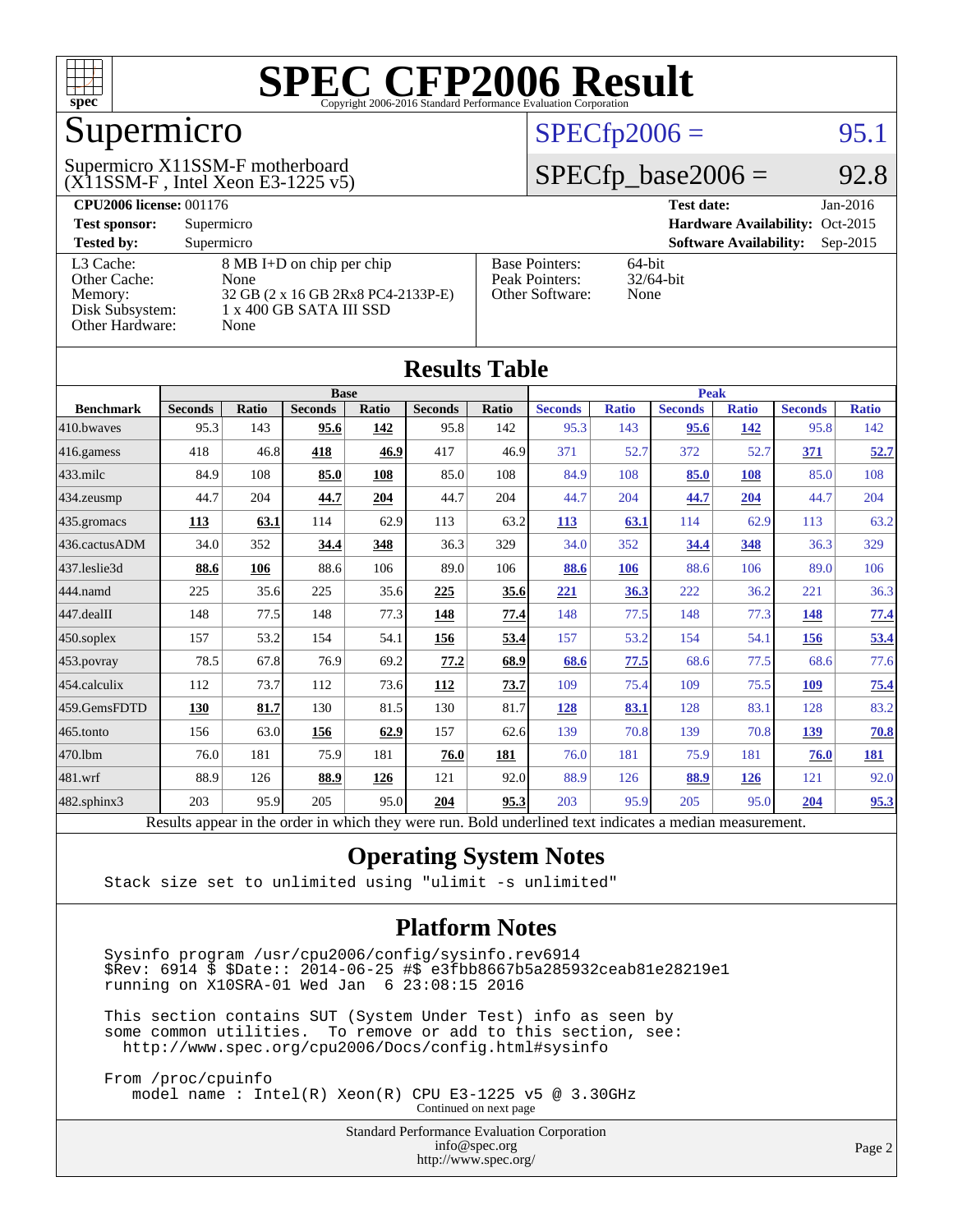

#### Supermicro

 $SPECTp2006 =$  95.1

(X11SSM-F , Intel Xeon E3-1225 v5) Supermicro X11SSM-F motherboard

 $SPECTp\_base2006 = 92.8$ 

**[CPU2006 license:](http://www.spec.org/auto/cpu2006/Docs/result-fields.html#CPU2006license)** 001176 **[Test date:](http://www.spec.org/auto/cpu2006/Docs/result-fields.html#Testdate)** Jan-2016 **[Test sponsor:](http://www.spec.org/auto/cpu2006/Docs/result-fields.html#Testsponsor)** Supermicro Supermicro **[Hardware Availability:](http://www.spec.org/auto/cpu2006/Docs/result-fields.html#HardwareAvailability)** Oct-2015 **[Tested by:](http://www.spec.org/auto/cpu2006/Docs/result-fields.html#Testedby)** Supermicro **Supermicro [Software Availability:](http://www.spec.org/auto/cpu2006/Docs/result-fields.html#SoftwareAvailability)** Sep-2015

#### **[Platform Notes \(Continued\)](http://www.spec.org/auto/cpu2006/Docs/result-fields.html#PlatformNotes)**

Standard Performance Evaluation Corporation [info@spec.org](mailto:info@spec.org) Page 3 1 "physical id"s (chips) 4 "processors" cores, siblings (Caution: counting these is hw and system dependent. The following excerpts from /proc/cpuinfo might not be reliable. Use with caution.) cpu cores : 4 siblings : 4 physical 0: cores 0 1 2 3 cache size : 8192 KB From /proc/meminfo<br>MemTotal: 32768808 kB HugePages\_Total: 0<br>Hugepagesize: 2048 kB Hugepagesize: From /etc/\*release\* /etc/\*version\* os-release: NAME="Red Hat Enterprise Linux Server" VERSION="7.1 (Maipo)" ID="rhel" ID\_LIKE="fedora" VERSION\_ID="7.1" PRETTY\_NAME="Red Hat Enterprise Linux Server 7.1 (Maipo)" ANSI\_COLOR="0;31" CPE\_NAME="cpe:/o:redhat:enterprise\_linux:7.1:GA:server" redhat-release: Red Hat Enterprise Linux Server release 7.1 (Maipo) system-release: Red Hat Enterprise Linux Server release 7.1 (Maipo) system-release-cpe: cpe:/o:redhat:enterprise\_linux:7.1:ga:server uname -a: Linux X10SRA-01 3.10.0-229.el7.x86\_64 #1 SMP Thu Jan 29 18:37:38 EST 2015 x86\_64 x86\_64 x86\_64 GNU/Linux run-level 3 Jan 6 18:41 SPEC is set to: /usr/cpu2006 Filesystem Type Size Used Avail Use% Mounted on<br>
/dev/sda2 xfs 183G 6 9G 176G 4% / 183G 6.9G 176G Additional information from dmidecode: Warning: Use caution when you interpret this section. The 'dmidecode' program reads system data which is "intended to allow hardware to be accurately determined", but the intent may not be met, as there are frequent changes to hardware, firmware, and the "DMTF SMBIOS" standard. BIOS American Megatrends Inc. 1.0b 12/22/2015 Memory: 2x Not Specified Not Specified 2x Samsung M391A2K43BB1-CPB 16 GB 2 rank 2133 MHz (End of data from sysinfo program)

<http://www.spec.org/>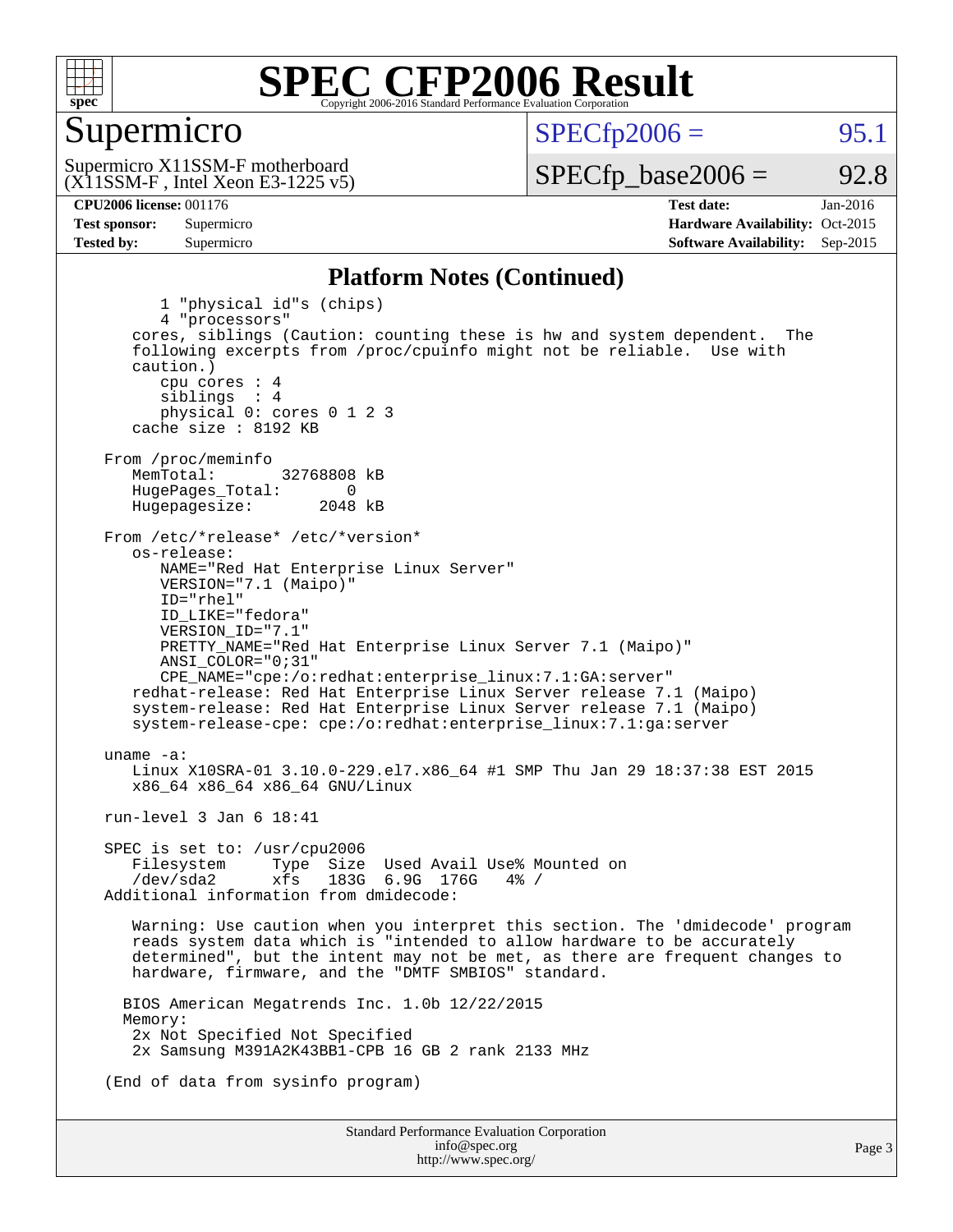

## Supermicro

 $SPECTp2006 =$  95.1

(X11SSM-F , Intel Xeon E3-1225 v5) Supermicro X11SSM-F motherboard

 $SPECfp\_base2006 = 92.8$ 

#### **[CPU2006 license:](http://www.spec.org/auto/cpu2006/Docs/result-fields.html#CPU2006license)** 001176 **[Test date:](http://www.spec.org/auto/cpu2006/Docs/result-fields.html#Testdate)** Jan-2016

**[Test sponsor:](http://www.spec.org/auto/cpu2006/Docs/result-fields.html#Testsponsor)** Supermicro Supermicro **[Hardware Availability:](http://www.spec.org/auto/cpu2006/Docs/result-fields.html#HardwareAvailability)** Oct-2015 **[Tested by:](http://www.spec.org/auto/cpu2006/Docs/result-fields.html#Testedby)** Supermicro **Supermicro [Software Availability:](http://www.spec.org/auto/cpu2006/Docs/result-fields.html#SoftwareAvailability)** Sep-2015

#### **[General Notes](http://www.spec.org/auto/cpu2006/Docs/result-fields.html#GeneralNotes)**

Environment variables set by runspec before the start of the run: KMP\_AFFINITY = "granularity=fine,compact,1,0"  $LD$ <sup>LIBRARY\_PATH = "/usr/cpu2006/libs/32:/usr/cpu2006/libs/64:/usr/cpu2006/sh"</sup> OMP\_NUM\_THREADS = "4"

 Binaries compiled on a system with 1x Intel Core i5-4670K CPU + 32GB memory using RedHat EL 7.1 Transparent Huge Pages enabled with: echo always > /sys/kernel/mm/transparent\_hugepage/enabled

#### **[Base Compiler Invocation](http://www.spec.org/auto/cpu2006/Docs/result-fields.html#BaseCompilerInvocation)**

[C benchmarks](http://www.spec.org/auto/cpu2006/Docs/result-fields.html#Cbenchmarks):  $-m64$ 

[C++ benchmarks:](http://www.spec.org/auto/cpu2006/Docs/result-fields.html#CXXbenchmarks) [icpc -m64](http://www.spec.org/cpu2006/results/res2016q1/cpu2006-20160107-38624.flags.html#user_CXXbase_intel_icpc_64bit_bedb90c1146cab66620883ef4f41a67e)

[Fortran benchmarks](http://www.spec.org/auto/cpu2006/Docs/result-fields.html#Fortranbenchmarks): [ifort -m64](http://www.spec.org/cpu2006/results/res2016q1/cpu2006-20160107-38624.flags.html#user_FCbase_intel_ifort_64bit_ee9d0fb25645d0210d97eb0527dcc06e)

[Benchmarks using both Fortran and C](http://www.spec.org/auto/cpu2006/Docs/result-fields.html#BenchmarksusingbothFortranandC):<br>icc -m64 ifort -m64  $-m64$  ifort  $-m64$ 

#### **[Base Portability Flags](http://www.spec.org/auto/cpu2006/Docs/result-fields.html#BasePortabilityFlags)**

| 410.bwaves: -DSPEC CPU LP64                 |                                                                |
|---------------------------------------------|----------------------------------------------------------------|
| 416.gamess: -DSPEC_CPU_LP64                 |                                                                |
| 433.milc: -DSPEC CPU LP64                   |                                                                |
| 434.zeusmp: -DSPEC_CPU_LP64                 |                                                                |
| 435.gromacs: -DSPEC_CPU_LP64 -nofor_main    |                                                                |
| 436.cactusADM: -DSPEC CPU LP64 -nofor main  |                                                                |
| 437.leslie3d: -DSPEC CPU LP64               |                                                                |
| 444.namd: -DSPEC CPU LP64                   |                                                                |
| 447.dealII: -DSPEC CPU LP64                 |                                                                |
| 450.soplex: -DSPEC_CPU_LP64                 |                                                                |
| 453.povray: -DSPEC_CPU_LP64                 |                                                                |
| 454.calculix: - DSPEC CPU LP64 - nofor main |                                                                |
| 459. GemsFDTD: - DSPEC CPU LP64             |                                                                |
| 465.tonto: - DSPEC CPU LP64                 |                                                                |
| 470.1bm: - DSPEC CPU LP64                   |                                                                |
|                                             | 481.wrf: -DSPEC_CPU_LP64 -DSPEC_CPU_CASE_FLAG -DSPEC_CPU_LINUX |
| 482.sphinx3: -DSPEC_CPU_LP64                |                                                                |
|                                             |                                                                |

| <b>Standard Performance Evaluation Corporation</b> |
|----------------------------------------------------|
| info@spec.org                                      |
| http://www.spec.org/                               |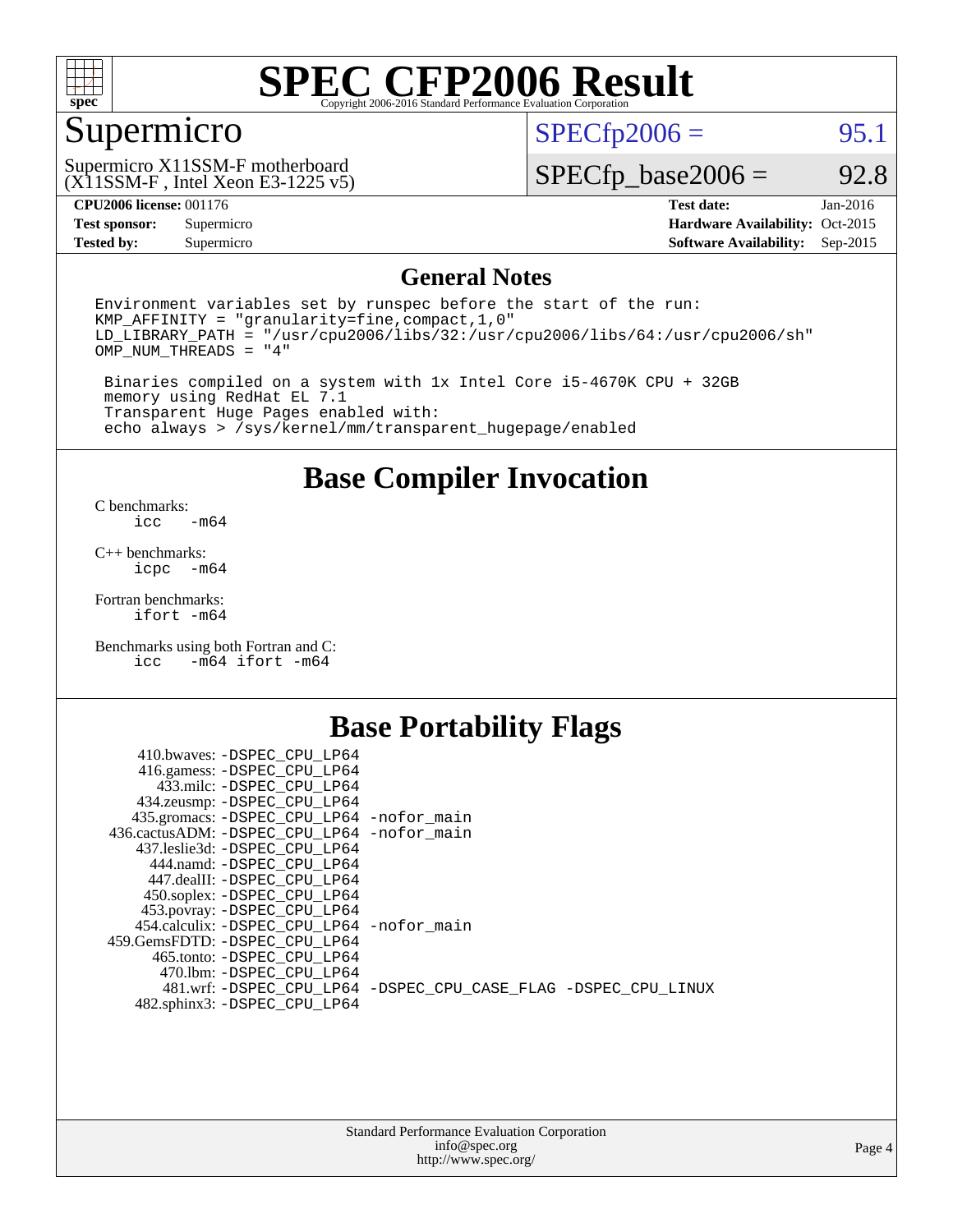

## Supermicro

 $SPECTp2006 =$  95.1

(X11SSM-F , Intel Xeon E3-1225 v5) Supermicro X11SSM-F motherboard

#### $SPECTp\_base2006 = 92.8$

**[Tested by:](http://www.spec.org/auto/cpu2006/Docs/result-fields.html#Testedby)** Supermicro **Supermicro [Software Availability:](http://www.spec.org/auto/cpu2006/Docs/result-fields.html#SoftwareAvailability)** Sep-2015

**[CPU2006 license:](http://www.spec.org/auto/cpu2006/Docs/result-fields.html#CPU2006license)** 001176 **[Test date:](http://www.spec.org/auto/cpu2006/Docs/result-fields.html#Testdate)** Jan-2016 **[Test sponsor:](http://www.spec.org/auto/cpu2006/Docs/result-fields.html#Testsponsor)** Supermicro Supermicro **[Hardware Availability:](http://www.spec.org/auto/cpu2006/Docs/result-fields.html#HardwareAvailability)** Oct-2015

### **[Base Optimization Flags](http://www.spec.org/auto/cpu2006/Docs/result-fields.html#BaseOptimizationFlags)**

[C benchmarks](http://www.spec.org/auto/cpu2006/Docs/result-fields.html#Cbenchmarks): [-xCORE-AVX2](http://www.spec.org/cpu2006/results/res2016q1/cpu2006-20160107-38624.flags.html#user_CCbase_f-xAVX2_5f5fc0cbe2c9f62c816d3e45806c70d7) [-ipo](http://www.spec.org/cpu2006/results/res2016q1/cpu2006-20160107-38624.flags.html#user_CCbase_f-ipo) [-O3](http://www.spec.org/cpu2006/results/res2016q1/cpu2006-20160107-38624.flags.html#user_CCbase_f-O3) [-no-prec-div](http://www.spec.org/cpu2006/results/res2016q1/cpu2006-20160107-38624.flags.html#user_CCbase_f-no-prec-div) [-parallel](http://www.spec.org/cpu2006/results/res2016q1/cpu2006-20160107-38624.flags.html#user_CCbase_f-parallel) [-opt-prefetch](http://www.spec.org/cpu2006/results/res2016q1/cpu2006-20160107-38624.flags.html#user_CCbase_f-opt-prefetch) [-ansi-alias](http://www.spec.org/cpu2006/results/res2016q1/cpu2006-20160107-38624.flags.html#user_CCbase_f-ansi-alias)

[C++ benchmarks:](http://www.spec.org/auto/cpu2006/Docs/result-fields.html#CXXbenchmarks) [-xCORE-AVX2](http://www.spec.org/cpu2006/results/res2016q1/cpu2006-20160107-38624.flags.html#user_CXXbase_f-xAVX2_5f5fc0cbe2c9f62c816d3e45806c70d7) [-ipo](http://www.spec.org/cpu2006/results/res2016q1/cpu2006-20160107-38624.flags.html#user_CXXbase_f-ipo) [-O3](http://www.spec.org/cpu2006/results/res2016q1/cpu2006-20160107-38624.flags.html#user_CXXbase_f-O3) [-no-prec-div](http://www.spec.org/cpu2006/results/res2016q1/cpu2006-20160107-38624.flags.html#user_CXXbase_f-no-prec-div) [-opt-prefetch](http://www.spec.org/cpu2006/results/res2016q1/cpu2006-20160107-38624.flags.html#user_CXXbase_f-opt-prefetch) [-ansi-alias](http://www.spec.org/cpu2006/results/res2016q1/cpu2006-20160107-38624.flags.html#user_CXXbase_f-ansi-alias)

[Fortran benchmarks](http://www.spec.org/auto/cpu2006/Docs/result-fields.html#Fortranbenchmarks): [-xCORE-AVX2](http://www.spec.org/cpu2006/results/res2016q1/cpu2006-20160107-38624.flags.html#user_FCbase_f-xAVX2_5f5fc0cbe2c9f62c816d3e45806c70d7) [-ipo](http://www.spec.org/cpu2006/results/res2016q1/cpu2006-20160107-38624.flags.html#user_FCbase_f-ipo) [-O3](http://www.spec.org/cpu2006/results/res2016q1/cpu2006-20160107-38624.flags.html#user_FCbase_f-O3) [-no-prec-div](http://www.spec.org/cpu2006/results/res2016q1/cpu2006-20160107-38624.flags.html#user_FCbase_f-no-prec-div) [-parallel](http://www.spec.org/cpu2006/results/res2016q1/cpu2006-20160107-38624.flags.html#user_FCbase_f-parallel) [-opt-prefetch](http://www.spec.org/cpu2006/results/res2016q1/cpu2006-20160107-38624.flags.html#user_FCbase_f-opt-prefetch)

[Benchmarks using both Fortran and C](http://www.spec.org/auto/cpu2006/Docs/result-fields.html#BenchmarksusingbothFortranandC): [-xCORE-AVX2](http://www.spec.org/cpu2006/results/res2016q1/cpu2006-20160107-38624.flags.html#user_CC_FCbase_f-xAVX2_5f5fc0cbe2c9f62c816d3e45806c70d7) [-ipo](http://www.spec.org/cpu2006/results/res2016q1/cpu2006-20160107-38624.flags.html#user_CC_FCbase_f-ipo) [-O3](http://www.spec.org/cpu2006/results/res2016q1/cpu2006-20160107-38624.flags.html#user_CC_FCbase_f-O3) [-no-prec-div](http://www.spec.org/cpu2006/results/res2016q1/cpu2006-20160107-38624.flags.html#user_CC_FCbase_f-no-prec-div) [-parallel](http://www.spec.org/cpu2006/results/res2016q1/cpu2006-20160107-38624.flags.html#user_CC_FCbase_f-parallel) [-opt-prefetch](http://www.spec.org/cpu2006/results/res2016q1/cpu2006-20160107-38624.flags.html#user_CC_FCbase_f-opt-prefetch) [-ansi-alias](http://www.spec.org/cpu2006/results/res2016q1/cpu2006-20160107-38624.flags.html#user_CC_FCbase_f-ansi-alias)

### **[Peak Compiler Invocation](http://www.spec.org/auto/cpu2006/Docs/result-fields.html#PeakCompilerInvocation)**

[C benchmarks](http://www.spec.org/auto/cpu2006/Docs/result-fields.html#Cbenchmarks):  $\text{icc}$   $-\text{m64}$ 

[C++ benchmarks:](http://www.spec.org/auto/cpu2006/Docs/result-fields.html#CXXbenchmarks) [icpc -m64](http://www.spec.org/cpu2006/results/res2016q1/cpu2006-20160107-38624.flags.html#user_CXXpeak_intel_icpc_64bit_bedb90c1146cab66620883ef4f41a67e)

[Fortran benchmarks](http://www.spec.org/auto/cpu2006/Docs/result-fields.html#Fortranbenchmarks): [ifort -m64](http://www.spec.org/cpu2006/results/res2016q1/cpu2006-20160107-38624.flags.html#user_FCpeak_intel_ifort_64bit_ee9d0fb25645d0210d97eb0527dcc06e)

[Benchmarks using both Fortran and C](http://www.spec.org/auto/cpu2006/Docs/result-fields.html#BenchmarksusingbothFortranandC): [icc -m64](http://www.spec.org/cpu2006/results/res2016q1/cpu2006-20160107-38624.flags.html#user_CC_FCpeak_intel_icc_64bit_0b7121f5ab7cfabee23d88897260401c) [ifort -m64](http://www.spec.org/cpu2006/results/res2016q1/cpu2006-20160107-38624.flags.html#user_CC_FCpeak_intel_ifort_64bit_ee9d0fb25645d0210d97eb0527dcc06e)

### **[Peak Portability Flags](http://www.spec.org/auto/cpu2006/Docs/result-fields.html#PeakPortabilityFlags)**

Same as Base Portability Flags

## **[Peak Optimization Flags](http://www.spec.org/auto/cpu2006/Docs/result-fields.html#PeakOptimizationFlags)**

[C benchmarks](http://www.spec.org/auto/cpu2006/Docs/result-fields.html#Cbenchmarks):

433.milc: basepeak = yes

 $470.$ lbm: basepeak = yes

482.sphinx3: basepeak = yes

[C++ benchmarks:](http://www.spec.org/auto/cpu2006/Docs/result-fields.html#CXXbenchmarks)

Continued on next page

Standard Performance Evaluation Corporation [info@spec.org](mailto:info@spec.org) <http://www.spec.org/>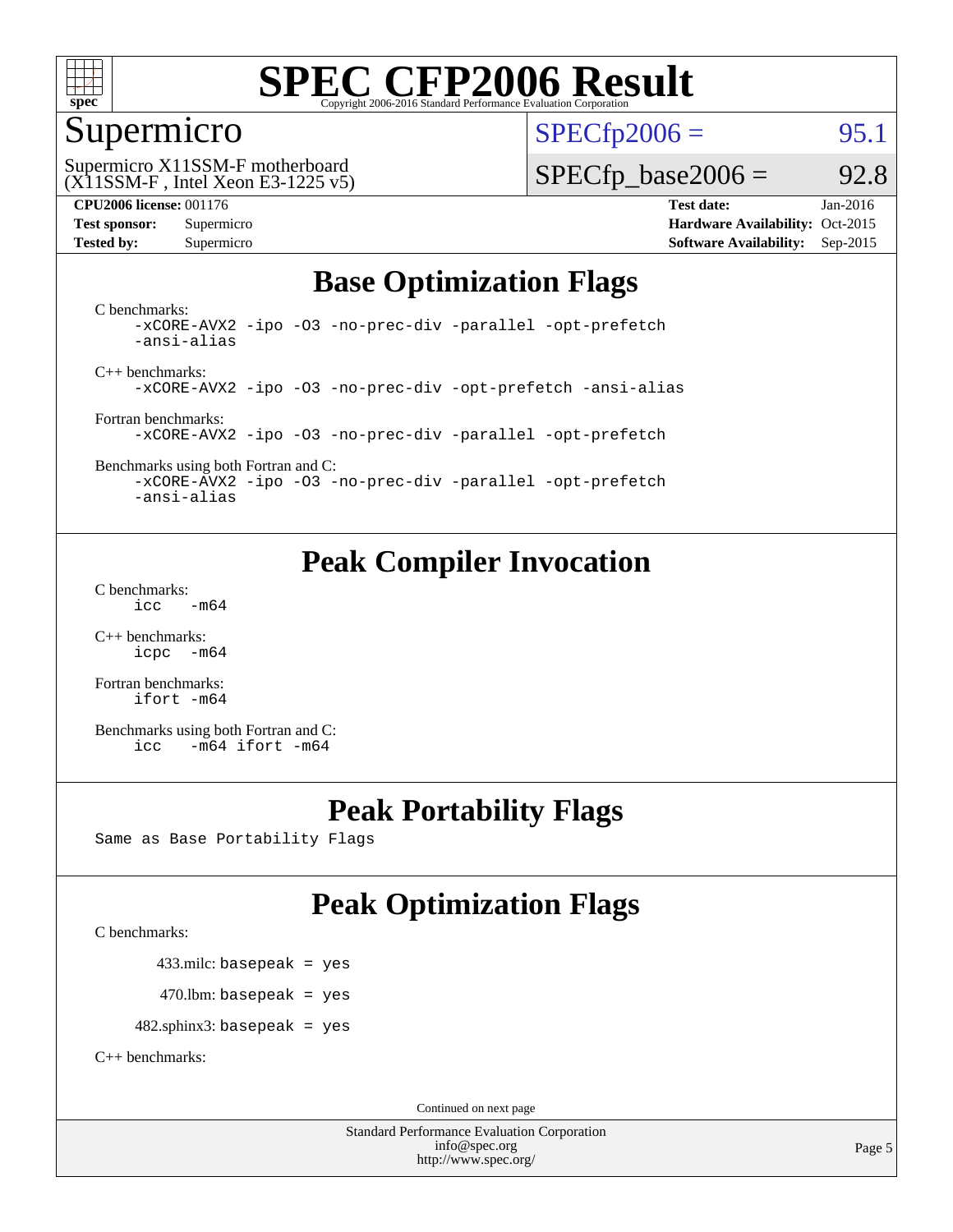

## Supermicro

 $SPECTp2006 =$  95.1

(X11SSM-F , Intel Xeon E3-1225 v5) Supermicro X11SSM-F motherboard

 $SPECTp\_base2006 = 92.8$ 

| <b>Test sponsor:</b> | Supermicro |
|----------------------|------------|
| <b>Tested by:</b>    | Supermicro |

**[CPU2006 license:](http://www.spec.org/auto/cpu2006/Docs/result-fields.html#CPU2006license)** 001176 **[Test date:](http://www.spec.org/auto/cpu2006/Docs/result-fields.html#Testdate)** Jan-2016 **[Hardware Availability:](http://www.spec.org/auto/cpu2006/Docs/result-fields.html#HardwareAvailability)** Oct-2015 **[Software Availability:](http://www.spec.org/auto/cpu2006/Docs/result-fields.html#SoftwareAvailability)** Sep-2015

## **[Peak Optimization Flags \(Continued\)](http://www.spec.org/auto/cpu2006/Docs/result-fields.html#PeakOptimizationFlags)**

```
 444.namd: -xCORE-AVX2(pass 2) -prof-gen:threadsafe(pass 1)
               -ipo(pass 2) -03(pass 2) -no-prec-div(pass 2)
               -par-num-threads=1(pass 1) -prof-use(pass 2) -fno-alias
               -auto-ilp32
      447.dealII: basepeak = yes
      450.soplex: basepeak = yes
      453.povray: -xCORE-AVX2(pass 2) -prof-gen:threadsafe(pass 1)
               -no-prec-div(pass 2)-par-num-threads=1(pass 1) -prof-use(pass 2) -unroll4
               -ansi-alias
Fortran benchmarks: 
     410.bwaves: basepeak = yes 416.gamess: -xCORE-AVX2(pass 2) -prof-gen:threadsafe(pass 1)
               -ipo(pass 2) -03(pass 2) -no-prec-div(pass 2)-par-num-threads=1(pass 1) -prof-use(pass 2) -unroll2
               -inline-level=0 -scalar-rep-
      434.zeusmp: basepeak = yes
     437.leslie3d: basepeak = yes
  459.GemsFDTD: -xCORE-AVX2(pass 2) -prof-gen:threadsafe(pass 1)
               -i\text{po}(pass 2) -\tilde{O}3(pass 2)-no-prec-div(pass 2)
               -par-num-threads=1(pass 1) -prof-use(pass 2) -unroll2
               -inline-level=0 -opt-prefetch -parallel
       465.tonto: -xCORE-AVX2(pass 2) -prof-gen:threadsafe(pass 1)
               -no-prec-div(pass 2)-par-num-threads=1(pass 1) -prof-use(pass 2) -inline-calloc
               -opt-malloc-options=3 -auto -unroll4
Benchmarks using both Fortran and C: 
     435.gromacs: basepeak = yes
 436.cactusADM:basepeak = yes 454.calculix: -xCORE-AVX2 -ipo -O3 -no-prec-div -auto-ilp32 -ansi-alias
        481 \text{.m}: basepeak = yes
```